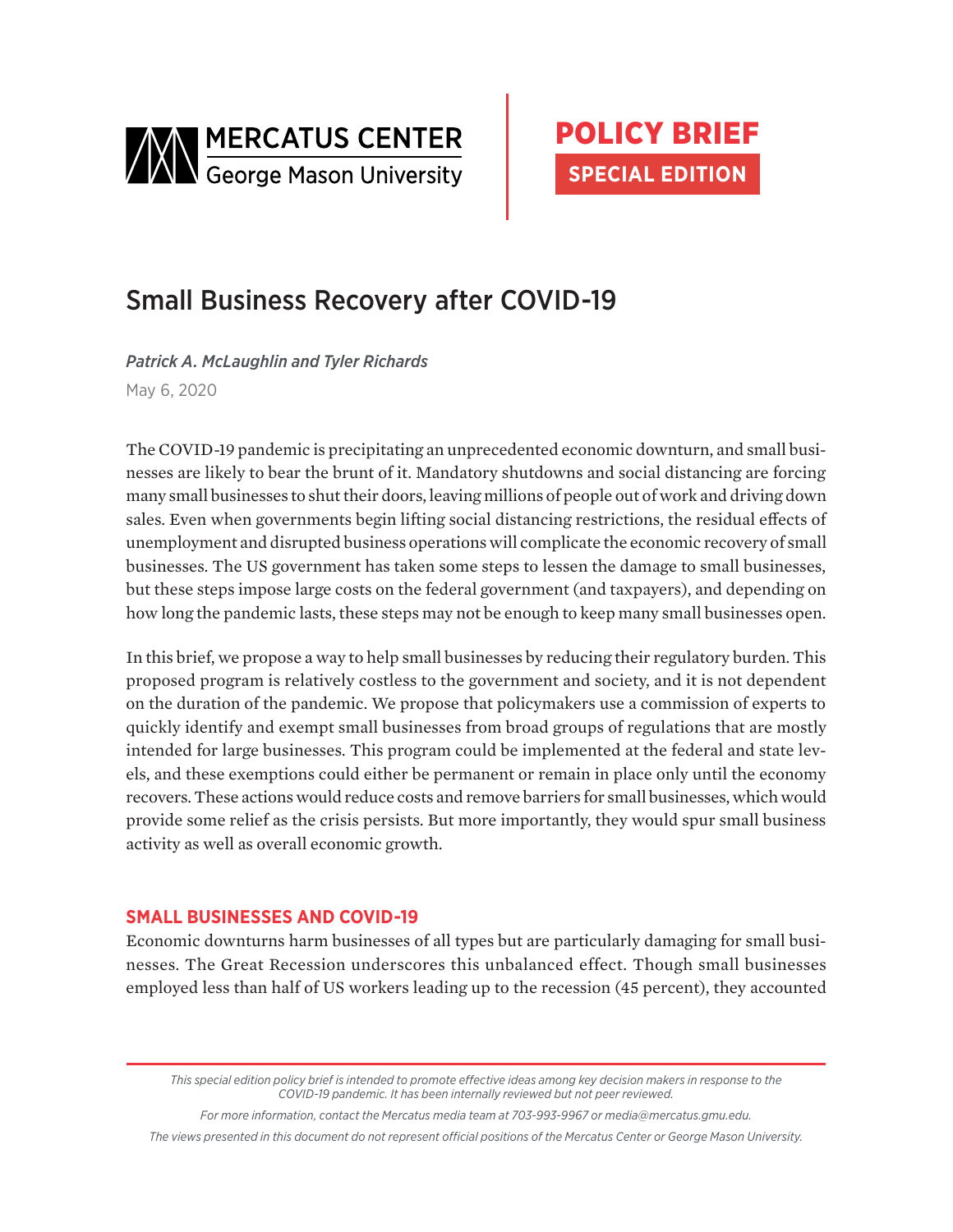for the majority of job losses (62 percent).<sup>1</sup> In just one year, the total number of small businesses in the US declined by 160,000.<sup>2</sup> Though many factors contributed to these effects, poor sales and economic uncertainty were the main drivers.<sup>3</sup>

Early indicators of small business performance in the current COVID-19 crisis do not bode well. Sales have already dropped dramatically, and the uncertainty shock driven by the pandemic is similar in magnitude to the uncertainty shock during the Great Depression of 1929–1933.4 Mandatory shutdowns of nonessential businesses and recommendations of social distancing are taking a huge toll on US small businesses. Many are having to cut back their operations, and more than half have had to shut their doors completely. Two-thirds of hourly small business employees are not working,<sup>5</sup> and that fraction is not even counting the more than 22 million people who filed for unemployment in just a four-week period, $\delta$  which is driving sales down even further. Most small businesses do not have the resources to survive this climate for very long.

Governments around the world are taking measures to limit the economic damage caused by social distancing and business shutdowns. The US Congress passed the CARES Act, a \$2 trillion stimulus package that set aside \$349 billion for loans to small businesses. Owing to the number of applicants, Congress has already had to nearly double that amount to \$670 billion. Yet even that may not be enough. Some experts are predicting the pandemic may last into 2021.7 And regardless of when it ends, the United States likely to be in a recession.8 Estimates of the decline in GDP from 2019 to 2020 range from 10 percent to as much as 60 percent.<sup>9</sup> Some economists believe the economic fallout will be worse than that of the Great Recession.10 Once the pandemic ends, many small businesses will have permanently shut their doors, and poor market conditions will make it difficult for new small businesses to take their place. This environment could make for an economic recovery at least as sluggish as that of the Great Recession.

These impacts on small businesses have broad economic effects for at least two reasons. One, small businesses are an important avenue for economic mobility; they allow enterprising individuals to become economically independent. Two, small businesses employ nearly half of the US labor force and are a major source of US job creation and productivity growth.<sup>11</sup> They reinforce the direction of growth or contraction of the entire economy. How small businesses recover from this pandemic will likely determine the pace of the national economic recovery.

## **SMALL BUSINESSES AND REGULATORY ACCUMULATION**

Regulations are one of the greatest barriers to success facing small businesses. A 2016 survey found that "unreasonable government regulations" was the second most severe problem facing small businesses among the 75 problems listed.<sup>12</sup> This is not all that surprising. Compliance costs such as paperwork burdens, costs of process changes, purchases of new equipment, and legal services are often disproportionately high for small businesses because large businesses have more resources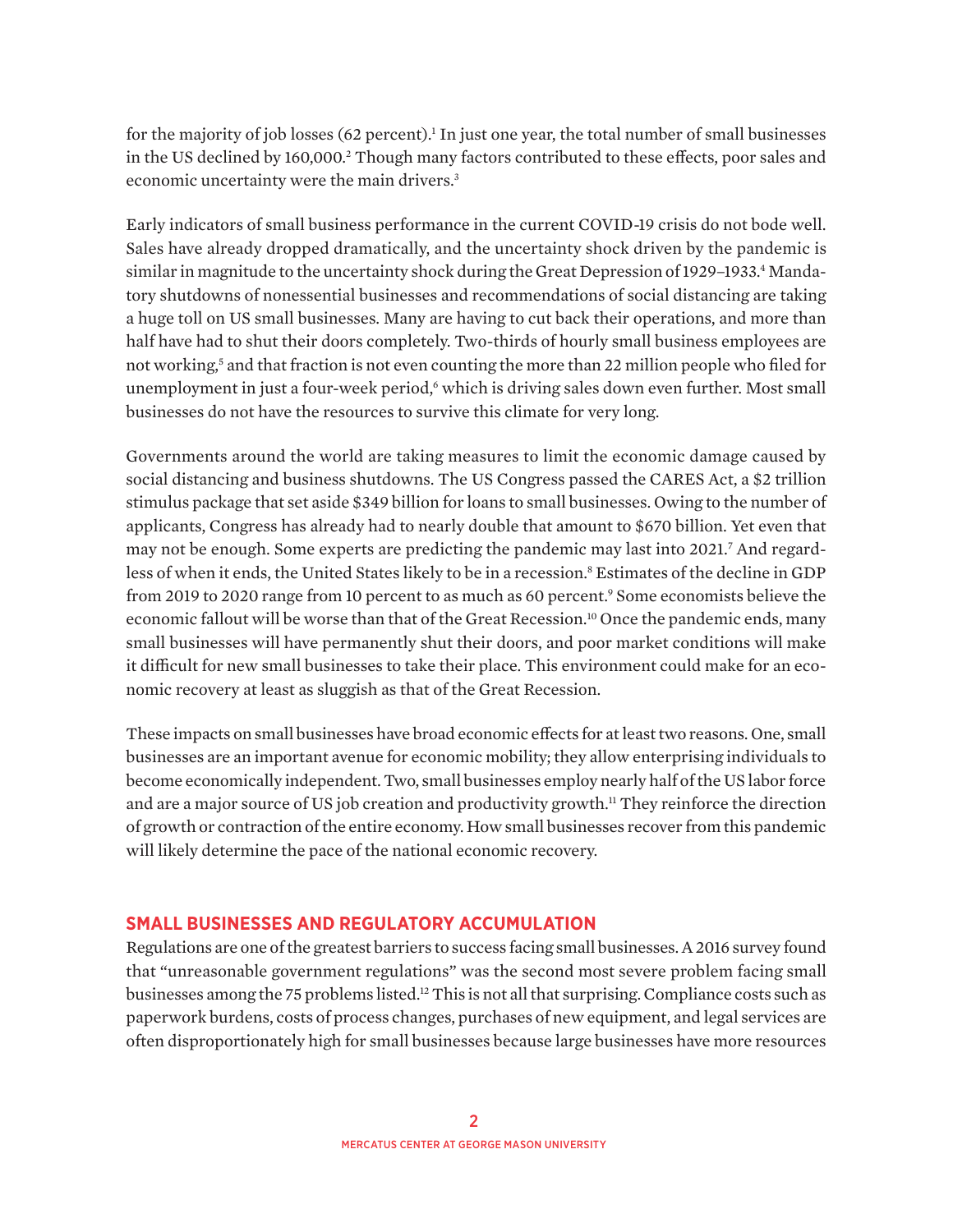available to direct toward compliance purposes, and they also have larger sales volume (regulatory costs tend to fall per unit of output as output increases).

The costs of individual regulations are not the only facet of the regulatory system that favors large businesses—so does regulatory accumulation. Over the past several decades, the stock of US federal regulations has continued to grow. The limited evidence we have so far suggests that state regulations have been growing steadily as well.<sup>13</sup> These regulations are commonly written in dense legal jargon that can be difficult to comprehend. The size and complexity of state and federal regulatory codes make it difficult for small business owners to find and interpret the regulations relevant to their businesses.

Large businesses, on the other hand, often have lawyers on payroll who can advise management on the regulations relevant to their businesses and what they need to do to be compliant. We found evidence of this disproportionate effect of regulations in a 2018 paper.<sup>14</sup> Our results suggest that regulatory growth decreases the number of small businesses; what's more, this effect compounds more than proportionally in every consecutive year that regulations are added to the books.<sup>15</sup> Other research has shown that regulatory growth also creates barriers to entry that hurt small businesses more than larger ones.<sup>16</sup>

## **POLICY PRESCRIPTION: WIDESPREAD EXEMPTIONS**

One way to improve the environment for small businesses during and after the COVID-19 pandemic is to create regulatory exemptions for small businesses. These exemptions could either be permanent or remain in place only until the economy has recovered, and they could be implemented at the federal and state levels.

This approach would be relatively costless to the government and taxpayers because it does not require any substantial increases in government spending or decreases in government revenue. Compared with the \$670 billion in small business loans from the CARES Act stimulus, implementing regulatory exemptions places a negligible burden on federal or state governments (and taxpayers). This plan is also a one-time fix that will help some small businesses endure regardless of how long the pandemic lasts, and it will serve as a catalyst for small business growth and new business creation whenever the recovery begins.

The most effective way to implement regulatory exemptions is to exempt small businesses from large, well-defined groups of regulations, particularly those for which small businesses are not a significant source of the problems that the regulations aim to solve. Since small businesses were not creating the problems to begin with, exempting small businesses will not impose any substantial costs on society. One example of a group of regulations that would fit this description is all regulations created under Dodd-Frank. When legislators drafted the Dodd-Frank bill, they wanted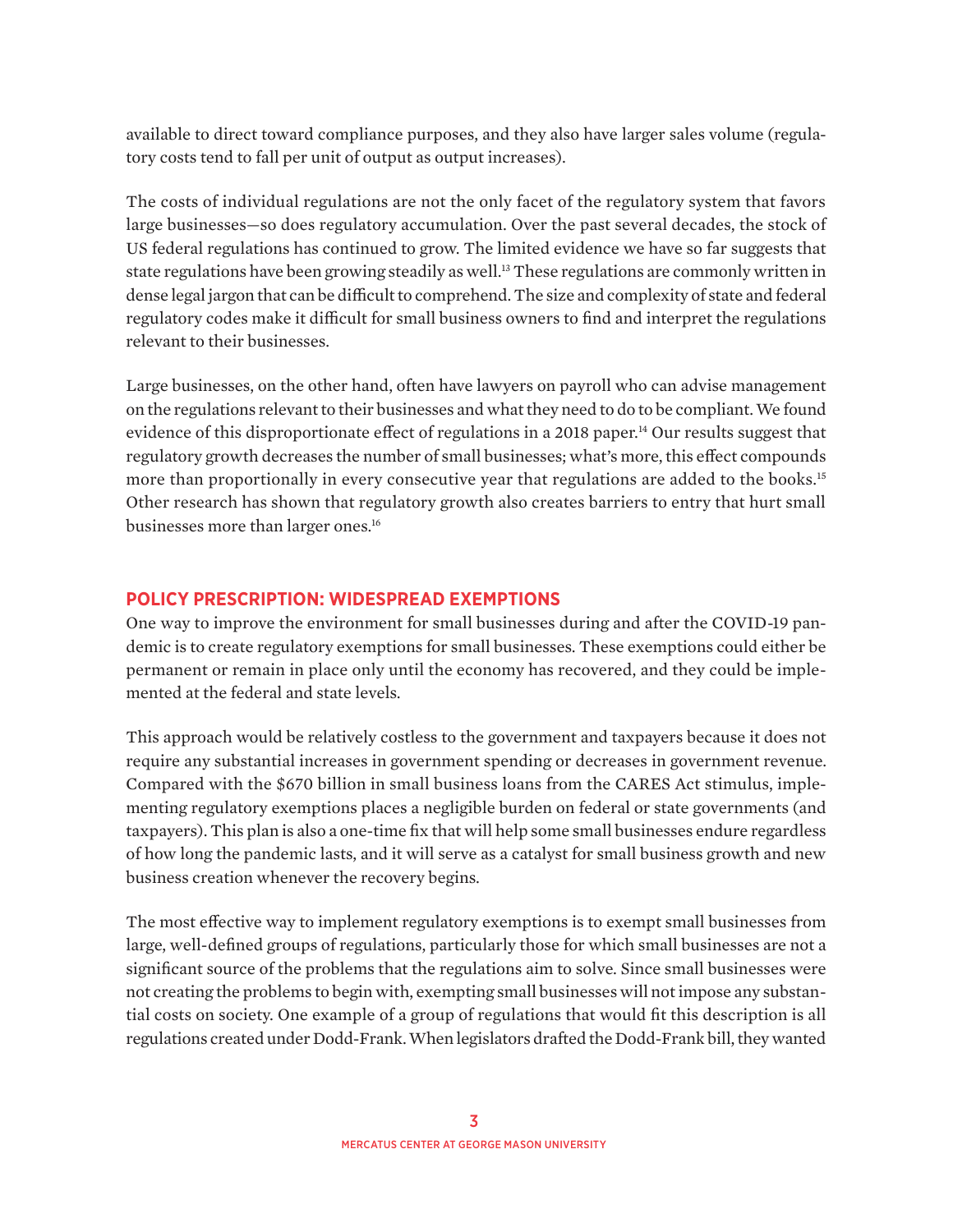to constrain the large institutions that were engaged in widespread subprime lending and securitization. However, the regulations created under Dodd-Frank apply to all financial institutions and are extremely costly to small banks.<sup>17</sup> Exempting smaller banks would maintain the restrictions on larger institutions without doing unnecessary harm to the smaller ones.

Targeting well-defined groups of regulations—as opposed to individual regulations—has two additional benefits. The first is that it allows policymakers to make sweeping changes in a relatively short period of time. This is especially important given the immediate need to mitigate hardship for small businesses and to create a conducive environment for small businesses when social distancing and other mitigation measures are relaxed. The second benefit is that it makes identifying relevant exemptions much easier for small business owners. Rather than searching through the regulatory code for individual exemptions, they can see a list of large regulatory areas where they know they are exempt.

## Step 1: Establish a Small Business Exemption Commission

The first step toward exemptions is to establish an independent, bipartisan commission of experts to determine which well-defined groups of regulations should include small business exemptions.18 One of the most important characteristics of the commission is that it be created in a bipartisan manner. This will provide assurances against special-interest influence, bias, unnecessary political disagreement, and general opposition. Without these assurances, the inevitable political and public opposition will likely grind the process to a halt; even if the process advances, it will likely be fraught with problems that may lead to more harm than good.

A model that has proven effective is the one used by the Base Realignment and Closure (BRAC) Commission of the 1980s.<sup>19</sup> A state or federal legislature, a governor, or the president could choose an individual who will appoint members to the commission, subject to confirmation by another body. Given the political nature of regulatory reforms, the bodies responsible for appointment and confirmation should each represent different political parties. For example, if a legislature creates the commission, then the senate minority leader could appoint members to the commission, subject to senate confirmation.

Ensuring a bipartisan process when the president or a governor creates the commission by executive order may prove more challenging but is still feasible with the right safeguards. For example, a senate minority or majority leader could still be responsible for appointing members to the commission as long as he or she represents the opposite party of the president or governor and is willing to participate. Another alternative would be for the president or governor to choose a former member of the executive branch that was appointed under an administration of the other party.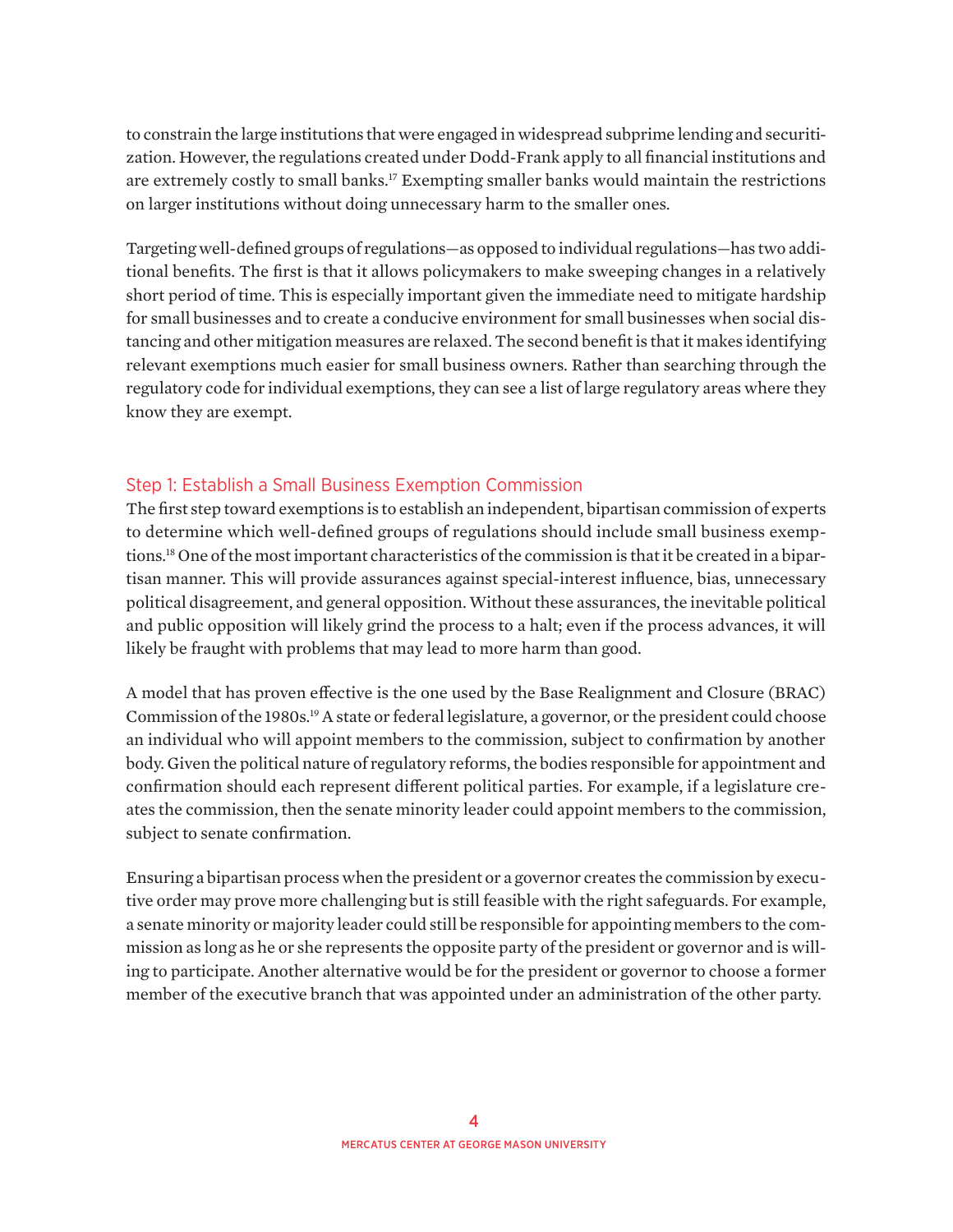The commission—potentially with teams of experts—would then identify and analyze large, welldefined groups of regulations. A group should consist of regulations that are intended to solve problems of a similar nature (various groupings can be considered). Based on these analyses, the commission would assemble a list of recommendations, consisting of all groups that should include small business exemptions.

#### Step 2: Make Exemptions Law

The final process of making the recommendations into law requires some additional safeguards from the undue influence of special interests. These safeguards are particularly important since the exemptions will favor small businesses (i.e., eliminate some advantages of large businesses). Large businesses tend to exert greater influence because they are more concentrated, better organized, and have more resources to lobby. If a legislature creates the commission, the legislation should stipulate that the commission's recommendations can only be stopped by a joint resolution of disapproval, which must apply to the entire package of recommendations. This stipulation would force the legislature to vote on all exemptions at once, making it impossible for special interests to influence individual exemptions or groups of exemptions. This process would also allow members of the legislature to save face with any special interests that oppose the exemptions by proposing and arguing for a joint resolution of disapproval. This approach would allow a legislature to decide that something needs to be done without having to make specific decisions that may upset the legislators' supporters. The president or a governor could use a similar approach, stipulating in the executive order that he or she must accept or reject all of the commission's recommendations as a single package.

#### **CONCLUSION**

Small businesses are in a vulnerable position. Loans may help many of them in the short run. But when the crisis is over, many businesses will have already permanently shut their doors. The BRAC Commission model presents a feasible way to help small businesses by exempting them from regulations designed for large businesses. By using this approach, policymakers can provide relief that will help many small businesses survive the crisis. More importantly, though, these exemptions will pave the way for new and existing small businesses to lead the economic recovery.

#### **ABOUT THE AUTHORS**

Patrick A. McLaughlin is the director of Policy Analytics and a senior research fellow at the Mercatus Center at George Mason University. His research focuses primarily on regulations and the regulatory process. McLaughlin created and leads the RegData and QuantGov projects, deploying machine learning and other tools of data science to quantify governance indicators found in federal and state regulations and other policy documents. The resulting database is freely available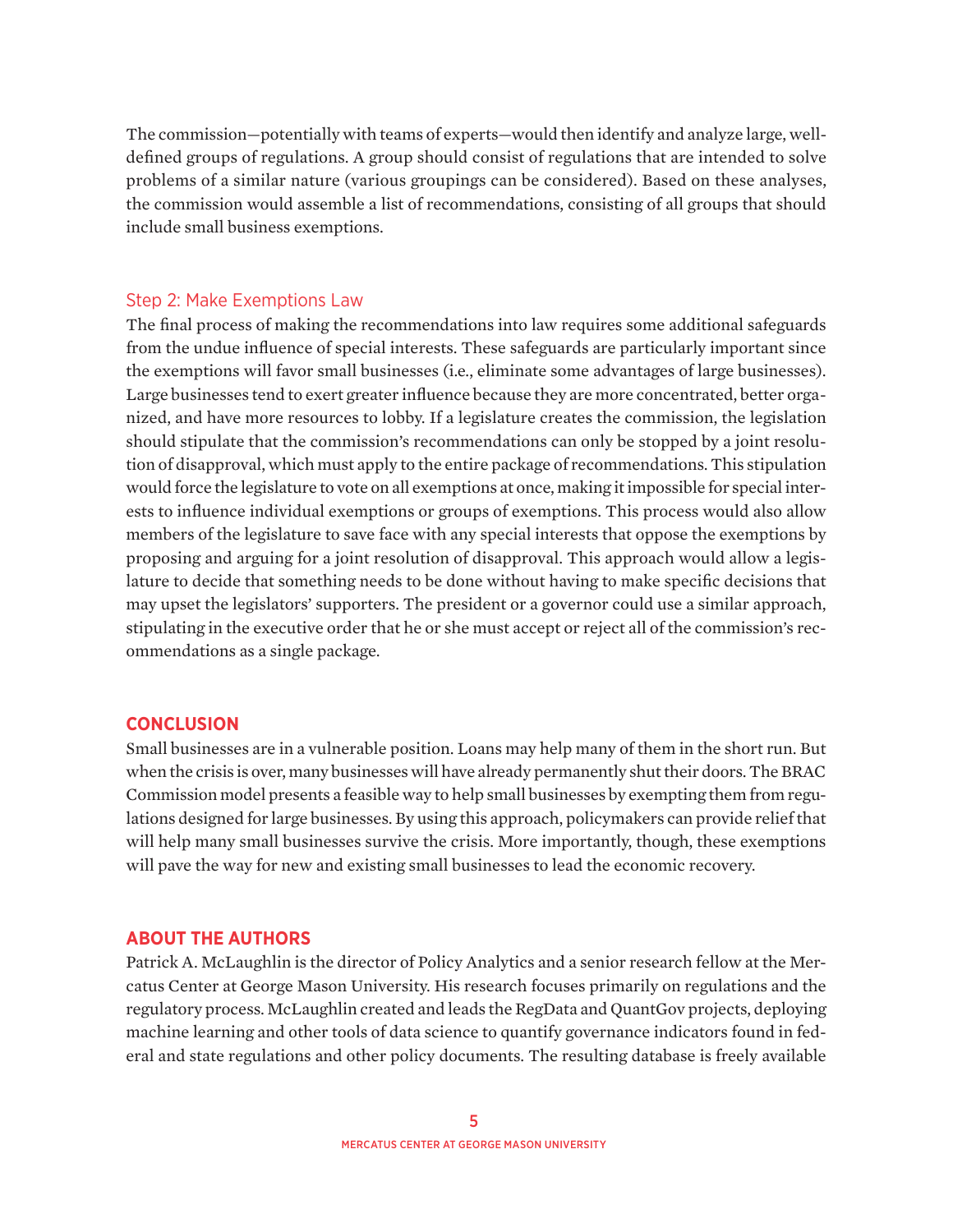at QuantGov.org and has facilitated pioneering empirical research by numerous third-party users on the causes and effects of regulation.

Tyler Richards is a research coordinator at the Mercatus Center at George Mason University. His research focuses on the regulatory process, firm dynamics, entrepreneurship, and small business economics. Previously, Richards was the manager of the Program for Economic Research on Regulation at the Mercatus Center.

### **NOTES**

- 1. Sifan Liu and Joseph Parilla, "What the Great Recession Can Tell Us about the COVID-19 Small Business Crisis," *The Avenue*, Brookings Institution, March 25, 2020.
- 2. Small businesses are defined as employers with 500 or fewer workers.
- 3. Ayşegül Şahin, Sagiri Kitao, Anna Cororaton, and Sergiu Laiu, "Why Small Businesses Were Hit Harder by the Recent Recession," *Current Issues in Economics and Finance* 17, no. 4 ( 2011).
- 4. Scott R. Baker, Nicolas Bloom, Steven J. Davis, and Stephen J. Terry, "COVID-Induced Economic Uncertainty" (NBER Working Paper No. 26983, National Bureau of Economic Research, Cambridge, MA, April 2020).
- 5. John Waldmann, "The Real-Time Impact COVID-19 Is Having on Small Businesses and Workers," *Homebase*, March 27, 2020.
- 6. Anneken Tappe and Tami Luhby, "22 Million Americans Have Filed for Unemployment Benefits in the Last Four Weeks," *CNN Business*, April 16, 2020.
- 7. Andrew Joseph, "Coronavirus Spread Could Last into Next Year, but Impact Could Be Blunted, CDC Official Says," *Stat News*, March 9, 2020.
- 8. Jeffrey Schulze, "A Recession Is Most Likely Coming, Thanks to Coronavirus," *Forbes*, March 25, 2020.
- 9. Christopher Condon and Jeff Kearns, "Economists Rush to Quantify Recession with Wildly Varying Forecasts," *Bloomberg*, March 17, 2020; Casey B. Mulligan, "Economic Activity and the Value of Medical Innovation during a Pandemic" (Working Paper No. 2020-48, Becker Friedman Institute, Chicago, IL, April 2020).
- 10. Ezra Klein, "'This Feels Much Worse Than 2008': Obama's Chief Economist on Coronavirus's Economic Threat," *Vox*, March 13, 2020.
- 11. Ryan Decker, John Haltiwanger, Ron Jarmin, and Javier Miranda, "The Role of Entrepreneurship in US Job Creation and Economic Dynamism," *Journal of Economic Perspectives* 28, no. 3 (2014): 3–24.
- 12. Holly Wade, *Small Business Problems & Priorities* (Washington, DC: NFIB Research Foundation, 2016).
- 13. "RegCensus Explorer," QuantGov, accessed March 27, 2020, [https://www.quantgov.org/regcensus-explorer.](https://www.quantgov.org/regcensus-explorer)
- 14. Dustin Chambers, Patrick A. McLaughlin, and Tyler Richards, "Regulation, Entrepreneurship, and Firm Size" (Mercatus Working Paper, Mercatus Center at George Mason University, Arlington, VA, 2018).
- 15. Chambers, McLaughlin, and Richards, "Regulation, Entrepreneurship, and Firm Size."
- 16. Germán Gutiérrez and Thomas Phillipon, "The Failure of Free Entry" (NBER Working Paper No. 26001, National Bureau of Economic Research, Cambridge, MA, June 2019); James Bailey and Diana Thomas, "Regulating Away Competition: The Effect of Regulation on Entrepreneurship and Employment," *Journal of Regulatory Economics* 52, no. 3 (2017): 237–54.
- 17. Hester Peirce and Thomas Stratmann, "How Are Small Banks Faring under Dodd-Frank?" (Mercatus Working Paper, Mercatus Center at George Mason University, Arlington, VA, 2014).